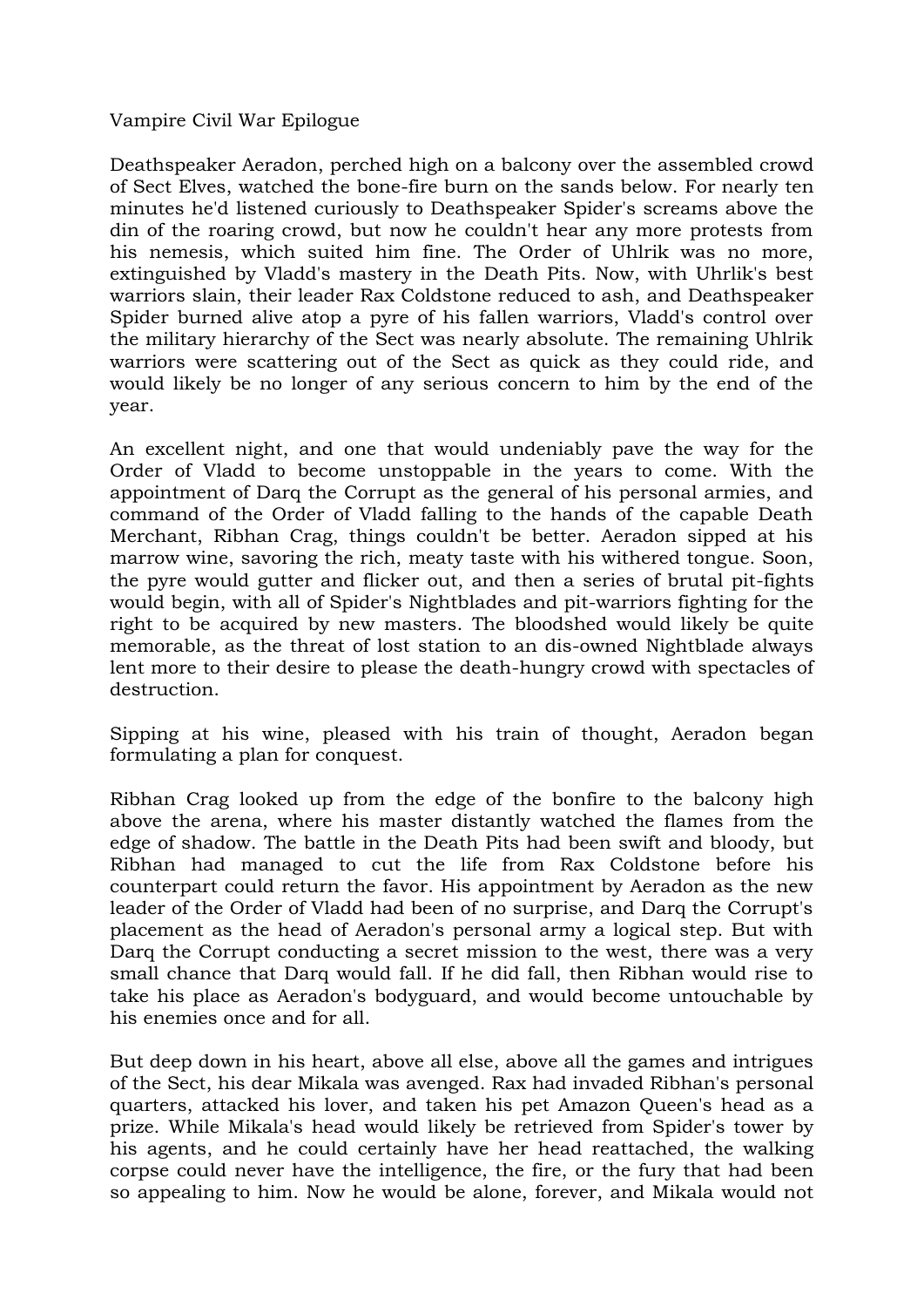be by his side when he finally ascended to true power in the Sect, when he could finally lay down his chipped and pitted sword and live his life without fear.

While Mikala's would likely be retrieved from Spider's tower by his agents, and he could certainly have her head reattached, the walking corpse could never have the intelligence, the fire, the fury that had been so appealing to him. He wanted more than just physical pleasure, but the emotional pleasure that Mikala had inspired in him, that no other Sect female had even come close to providing. Now he would be alone, forever, and Mikala would not be there with him when he finally ascended to true power in the Sect, when he could finally lay down his chipped and pitted sword and live his life without fear.

Vengeance is mine, Ribhan thought to himself, coldly, feeling the tears well up in his eyes. But have I lost myself in the bargain?

Across from where Ribhan knelt by the pyre, the Nightwitch Nyx directed her gaze up at Deathspeaker Aeradon's shadow-shrouded balcony, then down at the kneeling Death Merchant below. Of the four warriors that had escaped the Death Pits with their lives, Ribhan appeared to have suffered the most. The spring seemed to have left the warrior's step, and Ribhan's fury had cooled too soon for the crowd's liking. Compared to his other exuberant, celebrating Vladd warriors, Ribhan seemed to be on the edge of destruction, on the edge of a black pit he might never return from.

Nyx had spent the last hundred years cracking castles for her masters, and now she was ready for something new. She was ready for power rather than service, to hold the reins rather than to be driven by them. And on the pit floor below, crouching by the fire in reverence to his master, was her means out of the cycle of destruction, and into the vaunted halls of power above.

He will be the perfect tool, she thought to herself with a smile. And I will be the perfect one to seduce, bind, and use in order to get myself close enough to Deathspeaker Aeradon to usurp his power. She stood up from her seat, and began to make her way through the crowd towards the arena's exit, where she hoped she could stop him, make her introductions, and begin the process of capturing Ribhan's burdened soul.

Goltusep scuttled from Spider's abandoned tower, shuffling forth as quickly as he could in his characteristic gait. Ever since the experiment failed more than two hundred years ago, he'd traded much of his magic and his physical prowess in exchange for strength and eternity. But now, with the knowledge stolen from Spider's private library, Goltusep had all the spells he would need to learn to create his own Vampires, to create his own Vampiric Order that would rival even the great Order of Vladd.

But his nemesis, Digger Khep, was still out there somewhere in the Land, gathering his own knowledge for his own bid for power. Digger Khep, his one-time prized student and pupil, had sabotaged Goltusep at the moment of